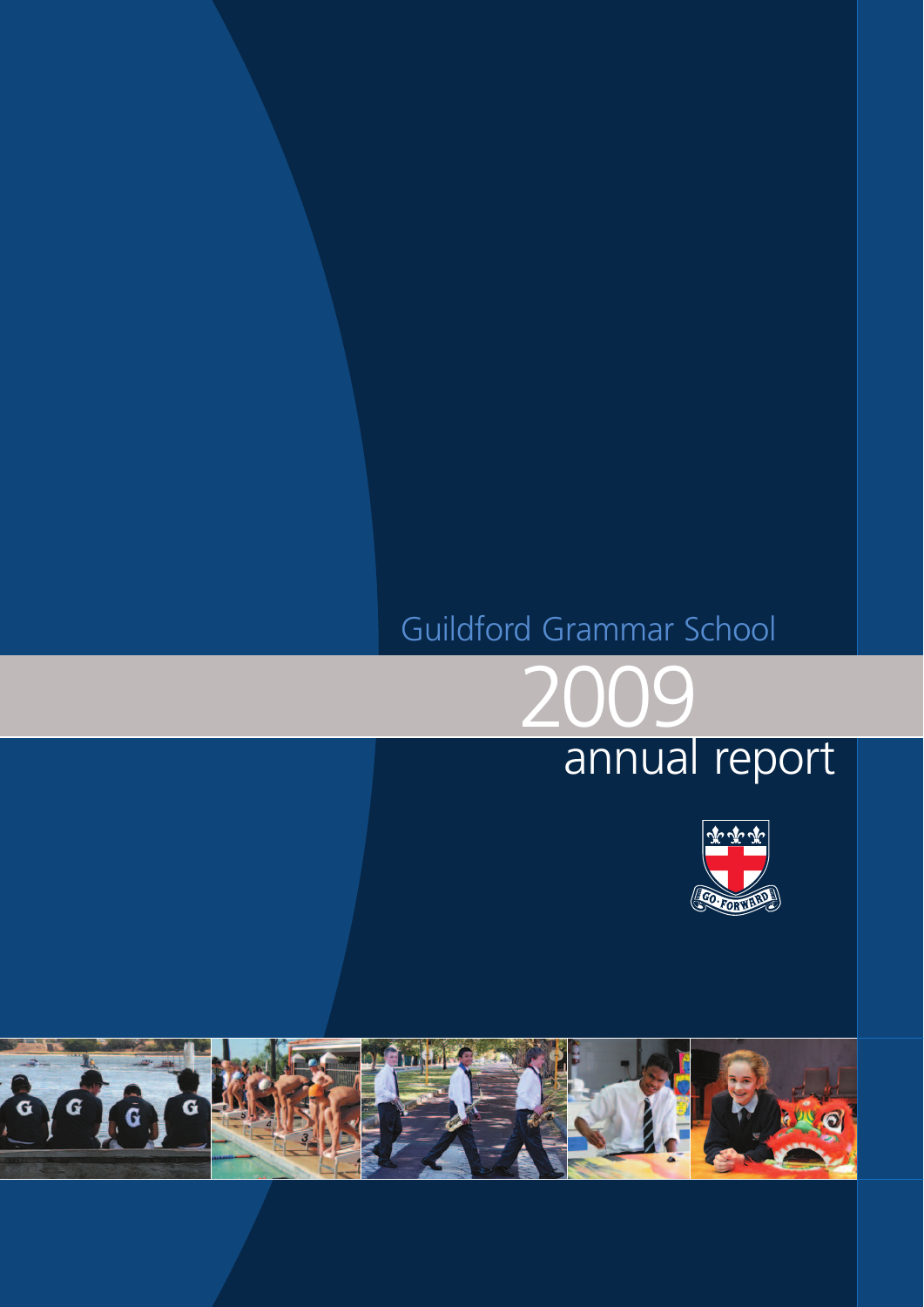

# Headmaster's Report

As I reflect on this school year I am reminded of some great moments and achievements enjoyed by our students, their families and our Staff over this period. Typical of any large community we have celebrated wonderful events and on other occasions we have grieved and have experienced sorrow.

Of central importance to any school is a healthy and growing enrolment list. Enrolments have continued the sustained upward trend of the past 6 years to a current population of 1,082 students, with 623 boys enrolled in the Senior School, and 459 boys and girls in the Preparatory School. Strong parent support for the revitalised boarding program continues to sustain our two Halls of Residence to a capacity of 100 boarders. This achievement is a critical one for the School given the importance of boarding provisions throughout the School's history and the centrality of boarders in the broader culture of Guildford Grammar School. We anticipate that 2010 will commence with a School enrolment of 1140 students, thus creating history as this figure will be higher than any previous enrolment in the School's 113 years of existence. The year also saw the busy preparations that are necessary for the introduction for the first time of the Year 7 cohort into the Senior School in 2010. Running parallel to this structural change has been the fine tuning of the Catalyst Curriculum which will deliver the Year 7 to Year 9 academic program commencing next year.

Recent years have seen significant capital, curriculum and other developments transform the School's learning, physical and social landscape. The macro projects including the One Campus Project, the Boarding Renaissance Project and the Catalyst Curriculum were obvious to all who has an association with the School, though additionally, there were also a raft of other innovations introduced which have significantly improved the educational journey of all boys and girls who attend the School. Significantly, these developments in infrastructure, program, staffing and curriculum have been delivered without the need to approach the School's parent group for extraordinary funding. Moreover, recognising the socio-economic circumstances of families living within the School's traditional draw area, the School Council has consistently maintained a policy of appropriate and stringent financial management. In an effort to reduce the financial impost on rural, regional and local families who seek an Anglican education for their sons and daughters at our School, fee increases were limited to 6% in 2009 and will be maintained at that level of increase in 2010. Some 7% of total fee income is directed towards additional financial assistance to families in need of greater support. The School continues to support an increased number of Aboriginal students through bursary assistance and a

comprehensive Noongar/Newgen Power Scholarship Program. Assistance in managing financial commitments is also provided to families through a deferred payment scheme, the Guildford Grammar School Fee Plan Program and the Australian Scholarship Group saving plan.

In 2009 the budget allocation for curriculum resources expenditure was increased by 15.8%. Over this year



information communication and technology expenditure increased by 5.0% which included an additional 40 desktop computers being connected to the Senior School.

The School has continued a program of capital improvements structured within a philosophy of 'excellence, not extravagance.' Three additional classroom spaces have been created to temporarily accommodate Year 7 students in the Senior School by refurbishing previously dormant facilities. A significant upgrade of the Early Learning Centre has included installation of shade sails and refurbishment of the bathrooms and kitchen. An extensive surface resealing program for pedestrian entrances and car parks has continued. Due to challenging social issues in the area, a video surveillance system has been installed for key areas of the School campus.

Successful applications for the NSP (National School Pride) and P21 (Primary Schools for the 21st Century) categories of Building Education Revolution initiative from the Federal Government has resulted in a total of \$3.2 million in funding for significant redevelopment of the library and arts facilities at the Preparatory School. These building extensions and developments will commence during the course of 2010.

Guildford Grammar School students achieved one General Exhibition, four Certificates of Distinction, one Subject Exhibition and four Certificates of Excellence in the 2008 TEE. 67% of students gained first preference for university placement in Western Australia. Students also accepted offers at tertiary institutions interstate in New South Wales and Victoria and overseas in the USA and SE Asia. 27% of our students deferred university enrolment to undertake work experience or complete a GAP year in Europe or the Americas. Our academic performances were meritorious and especially so when one acknowledges that Guildford has always focused on a broad based and liberal education, of which academic achievement is only a part, albeit an important part of the educational experience. Moreover, this School, unlike some others, is also governed by a genuine open intake enrolment policy which does not seek to enrol students based solely on academic prowess and capacity. Yes, academic scholarships are issued each year, but they are limited in number. The most compelling quality that determines the offer of a place is the applicant's citizenship.

All Senior School teaching staff have continued involvement in syllabus writing, examination preparation and leading professional development required for the new WACE courses. Apart from work on new courses, the major focus for staff professional learning continues to be the development and delivery of a differentiated curriculum to cater for the needs of individual students and particularly those with learning disabilities.

A comprehensive School community survey was commissioned as part of a cyclic program to provide feedback to management on aspects of the School's operations. Constructive feedback was received from the School community and this information will serve to guide our deliberations, decision making and strategic directions into 2010 and beyond.

**Robert Zordan** Headmaster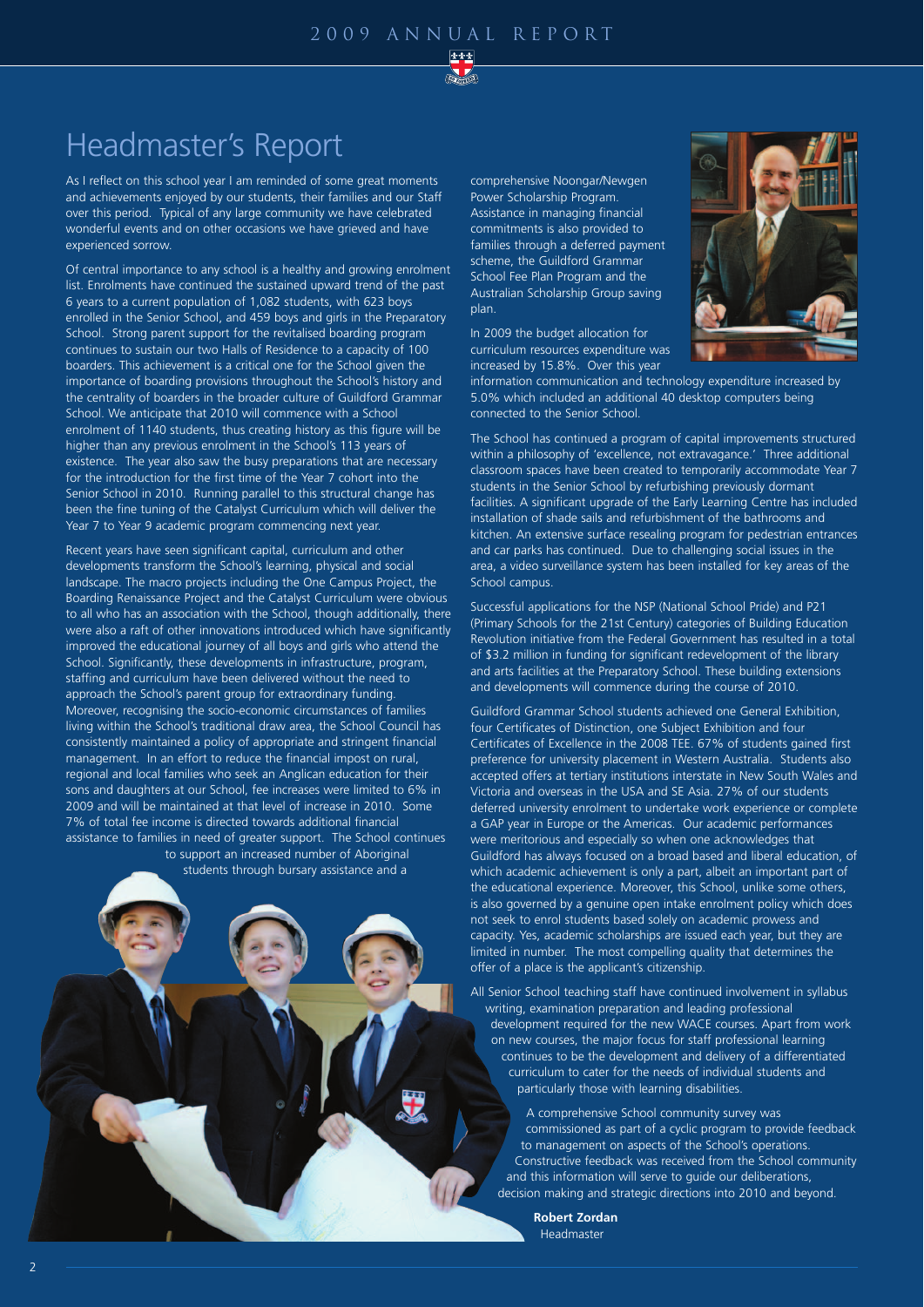## 2009 annual report



# Key student outcomes

| <b>NAPLAN Results</b> |                                  |                           |                    |  |
|-----------------------|----------------------------------|---------------------------|--------------------|--|
|                       |                                  | % at or above             | % change from      |  |
| Year                  |                                  | <b>National Benchmark</b> | 2007 WALNA testing |  |
| Year <sub>3</sub>     |                                  |                           |                    |  |
|                       | Numeracy                         | 100%                      |                    |  |
|                       | Reading                          | 98%                       |                    |  |
|                       | Spelling                         | 96%                       |                    |  |
|                       | Writing                          | 96%                       |                    |  |
|                       | <b>Grammar &amp; Punctuation</b> | 100%                      |                    |  |
| Year 5                |                                  |                           |                    |  |
|                       | Numeracy                         | 98%                       | $+5%$              |  |
|                       | Reading                          | 95%                       | $-3%$              |  |
|                       | Spelling                         | 95%                       | $+6%$              |  |
|                       | Writing                          | 87%                       | $-13%$             |  |
|                       | <b>Grammar &amp; Punctuation</b> | 92%                       | $N/A*$             |  |
| Year 7                |                                  |                           |                    |  |
|                       | Numeracy                         | 98%                       | $+4%$              |  |
|                       | Reading                          | 96%                       | $-2%$              |  |
|                       | Spelling                         | 95%                       | $+12%$             |  |
|                       | Writing                          | 93%                       | $+1%$              |  |
|                       | <b>Grammar &amp; Punctuation</b> | 95%                       | $N/A*$             |  |
| Year 9                |                                  |                           |                    |  |
|                       | Numeracy                         | 100%                      | $+2%$              |  |
|                       | Reading                          | 98%                       | $+2%$              |  |
|                       | Spelling                         | 98%                       | $+6%$              |  |
|                       | Writing                          | 95%                       | $+3%$              |  |
|                       | <b>Grammar &amp; Punctuation</b> | 98%                       | $N/A*$             |  |

\* *Grammar & Punctuation was not assessed under WALNA testing.*

## Value Added

In 2009, Guildford Grammar School began using the Australian Council for Educational Research (ACER) Middle Years Assessment Test (MYAT) in Literacy, Numeracy and Problem Solving to ascertain the value added impact of the School's curriculum initiatives.

Base line data was gathered at the end of 2009 for Years 6, 7 and 8. Ongoing end of Year testing will be conducted at Years 7, 8 and 9 to establish annual value added results. Initial data reveals the following averages:

| <b>Value Added</b> |                                               |      |                                   |                         |                                                             |      |
|--------------------|-----------------------------------------------|------|-----------------------------------|-------------------------|-------------------------------------------------------------|------|
|                    | Literacy<br>Avg.<br><b>Percentile Stanine</b> | Avg. | Avg.<br><b>Percentile Stanine</b> | <b>Numeracy</b><br>Ava. | <b>Problem Solving</b><br>Avg.<br><b>Percentile Stanine</b> | Avg. |
| Year <sub>6</sub>  | 44.2                                          | 47   | 379                               | 42                      | 416                                                         | 45   |
| Year <sub>7</sub>  | 49 2                                          | 5 O  | 446                               | 47                      | 466                                                         | 48   |
| Year <sub>8</sub>  | 575                                           | 55   | 63 1                              | 6 N                     | 65.2                                                        | 62   |

# Senior Secondary Outcomes

### **Median Year 12 results**

Using final TEE/WACE scores, generating an Australian Tertiary Admissions Rank as the measure, the median Year 12 result was 78.75%.

For GGS, 59.8% of university bound students scored an ATAR of 75% or better, placing them in the top 25% of the State.

### **Proportion of Year 9 students retained to Year 12**

85% of Year 9 students continued at the School until the completion of Year 12.

### **Post-school destinations**

As far as can be determined the 2009 Year12 student destinations were: University 60%, Gap Year 20%, Apprenticeships 14% and TAFE 6%.

**Analysis of senior student absences**





# School Performance Indicators

### Staff

#### **Staff retention**

In the Senior School, there was a 92% teaching staff retention rate. Of the six staff departing at the end of the year, three went to promotional positions, two transferred to other schools, one concluded a temporary contract. In the Preparatory School, there was an 86% teaching staff retention rate. Of the three staff departing at the end of the year, one transferred to our own Senior School, one concluded a temporary contract and one was terminated.

#### **Teacher participation in Professional Development**

298 separate courses/training sessions were attended, amounting to 1475 hours of professional learning and development.

93 staff participated in one or more days professional development conducted by external agencies.

#### **Expenditure on PD**

\$54,953 was spent directly on courses related to staff professional development. Further, eight days of in-house staff professional learning was conducted for all staff, both teaching and non-teaching staff.